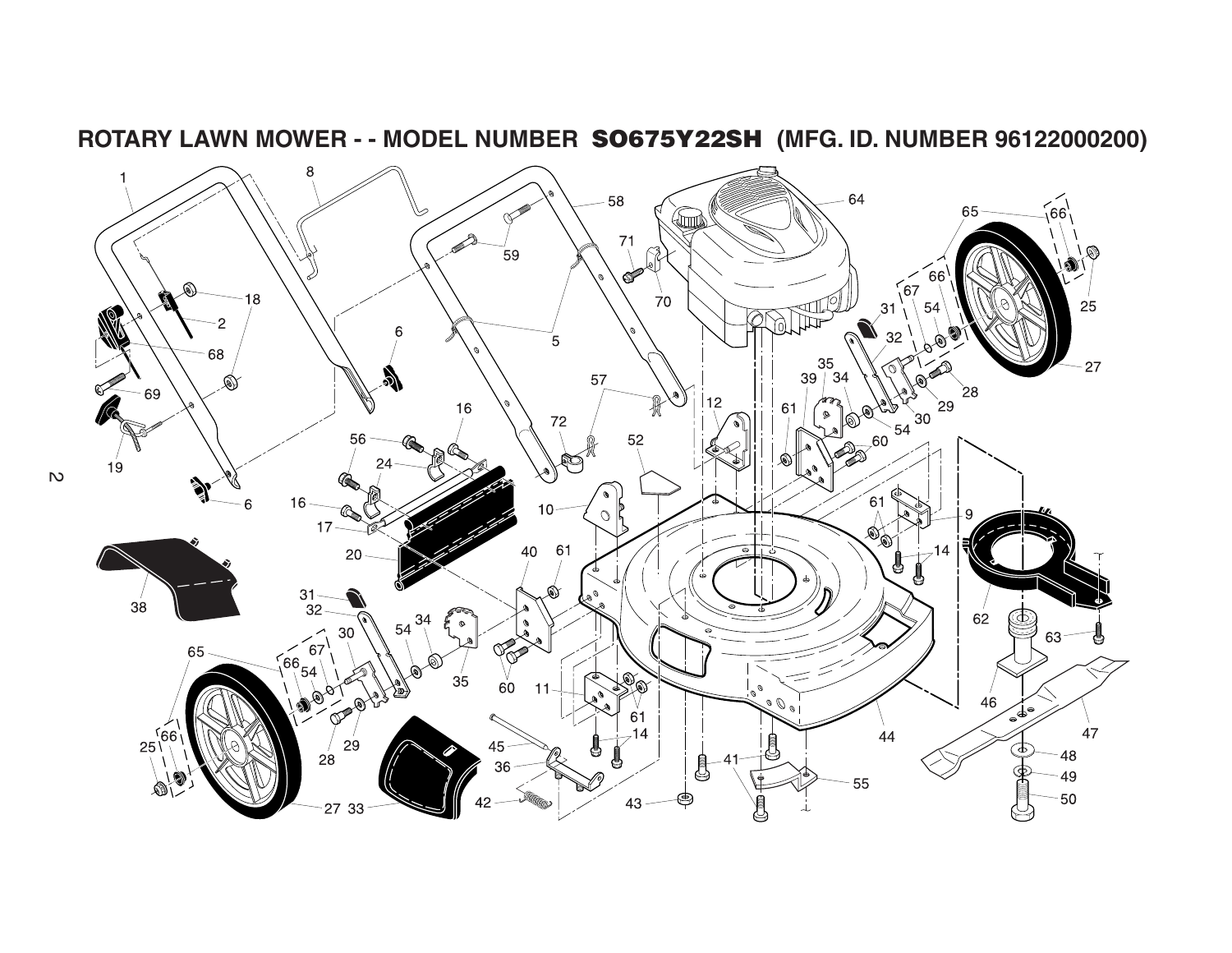## **ROTARY LAWN MOWER - - MODEL NUMBER SO675Y22SH (MFG. ID. NUMBER 96122000200)**

| <b>KEY</b><br>NO. | <b>PART</b><br>NO. | <b>DESCRIPTION</b>                               | <b>KEY</b><br>NO.                        | <b>PART</b><br>NO.         | <b>DESCRIPTION</b>                                   |
|-------------------|--------------------|--------------------------------------------------|------------------------------------------|----------------------------|------------------------------------------------------|
| 1                 | 166860X479         | <b>Upper Handle</b>                              | 45                                       | 147286                     | Rod, Hinge                                           |
| 2                 | 149293             | Engine Zone Control Cable                        | 46                                       | 189179                     | <b>Blade Adapter / Pulley</b>                        |
| 5                 | 66426              | Wire Tie                                         |                                          | 47 192682                  | Blade, 22"                                           |
| 6                 | 189713X428         | <b>Handle Knob</b>                               | 48                                       | 851074                     | Washer, Hardened                                     |
| 8                 | 146771             | <b>Control Bar</b>                               |                                          | 49 850263                  | Washer, Lock, Helical Spring                         |
| 9                 | 153282X479         | Support Bracket, Handle, LH                      |                                          | 50 851084                  | Screw, Hex Head 3/8-24 x 1-3/8 (Grade 8)             |
| 10                | 170345X479         | Handle Bracket Assembly, RH                      | 52                                       | 141846                     | Decal, Danger                                        |
| 11                | 153350X479         | Support Bracket, Handle, RH                      | 54                                       | 88348                      | Washer, Flat 3/8                                     |
|                   | 12 170346X479      | Handle Bracket Assembly, LH                      | 55                                       | 188839X004                 | Mounting Bracket, Debris Shield                      |
|                   | 14 149741          | Screw, Thread Cutting 5/16-18 x 3/4              | 56                                       | 750097                     | Screw, Hex Washer Head #10-24 x 1/2                  |
| 16                | 54583              | Screw, Support Rod                               | 57                                       | 51793                      | <b>Hairpin Cotter</b>                                |
| 17                | 165175X479         | Rod, Support                                     | 58                                       | 151590X479                 | Lower Handle                                         |
|                   | 18 132004          | Locknut, Keps 1/4-20                             |                                          | 59 191574                  | <b>Handle Bolt</b>                                   |
| 19                | 179585             | Rope Guide                                       | 60                                       | 74760612                   | Bolt, Hex Head 3/8-16 x 3/4                          |
| 20                | 189008             | <b>Rear Deflector</b>                            | 61                                       | 751592                     | Locknut, Hex 3/8-16                                  |
| 24                | 87584X004          | Bracket, Deflector                               |                                          | 62 188784                  | <b>Debris Shield</b>                                 |
| 25                | 83923              | Locknut, Hex 3/18-16                             | 63                                       | 192325                     | Screw                                                |
| 27                | 190013             | Wheel & Tire Assembly, Rear, 14"                 | 64                                       | $  -$                      | Engine, Briggs & Stratton, Model Number 125K02       |
| 28                | 142748             | Bolt, Shoulder 3/8-16 x 1                        |                                          |                            | (For engine service and replacement parts,           |
| 29                | 61651              | <b>Belleville Washer</b>                         |                                          |                            | call Briggs & Stratton at 1-800-233-3723)            |
| 30                | 180413X004         | Axle Arm Assembly                                |                                          | 65 193498                  | Kit, Bushing, High Wheel                             |
| 31                | 87877              | Knob, Selector                                   | 66                                       | 193028X428                 | Bushing, Nylon, Black                                |
| 32                | 700331X004         | Spring, Selector                                 | 67                                       | 188152                     | O-Ring                                               |
| 33                | 151889             | Mulcher Door                                     | 68                                       | 700417                     | <b>Throttle Control</b>                              |
| 34                | 146630             | Spacer                                           | 69                                       | 183365                     | Screw                                                |
| 35                | 750085X007         | <b>Bracket, Wheel Adjuster</b>                   | 70                                       | 111190X                    | Clamp, Cable                                         |
| 36                | 154132             | Bracket, Housing                                 | 71                                       | 83816                      | Screw, Cable Clamp                                   |
| 38                | 176509             | Deflector, Discharge                             |                                          | 72 192770                  | Clip, Cable                                          |
| 39                | 700168X479         | Support Bracket, LH                              | $\sim$ $\sim$                            | 161058                     | Warning Decal (not shown)                            |
| 40                | 700166X479         | Support Bracket, RH                              | $\frac{1}{2} \left( \frac{1}{2} \right)$ | 193733                     | Operator's Manual, English                           |
| 41                | 150406             | Screw, Hex Head, Threaded, Rolled 3/8-16 x 1-1/8 | $\frac{1}{2} \left( \frac{1}{2} \right)$ | 193735                     | Operator's Manual, Spanish                           |
| 42                | 152124             | Spring, Torsion                                  | $ -$                                     | 195611                     | <b>Repair Parts Manual</b>                           |
| 43                | 73800400           | Locknut, Hex 1/4-20                              |                                          |                            |                                                      |
|                   | 44 195614          | Lawn Mower Housing (Includes Key Number 52)      |                                          | 1 inch = $25.4 \text{ mm}$ | NOTE: All component dimensions given in U.S. inches. |

**IMPORTANT:** Use only Original Equipment Manufacturer (O.E.M.) replacement parts. Failure to do so could be hazardous, damage your lawn mower and void your warranty.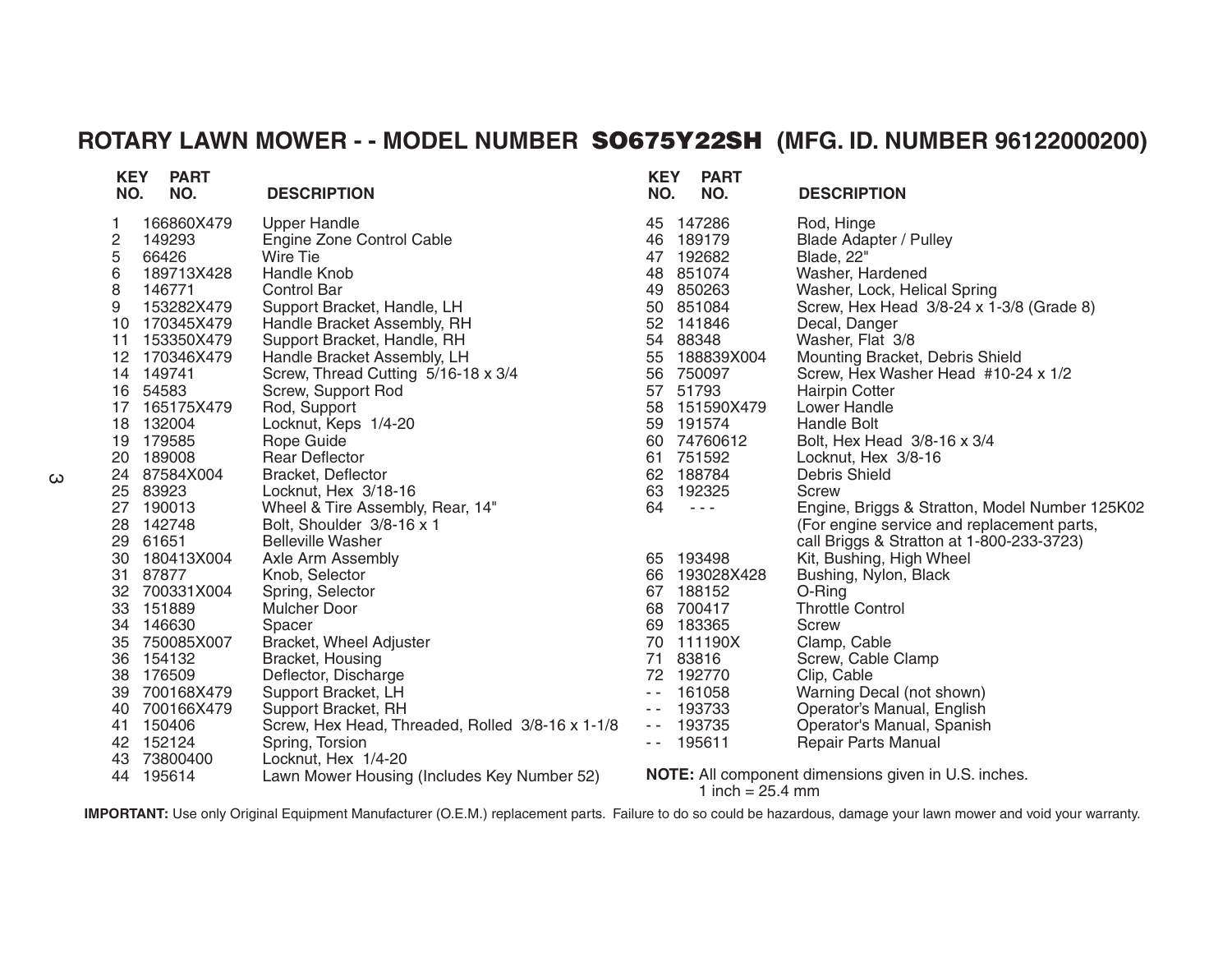

**ROTARY LAWN MOWER - - MODEL NUMBER SO675Y22SH (MFG. ID. NUMBER 96122000200)**